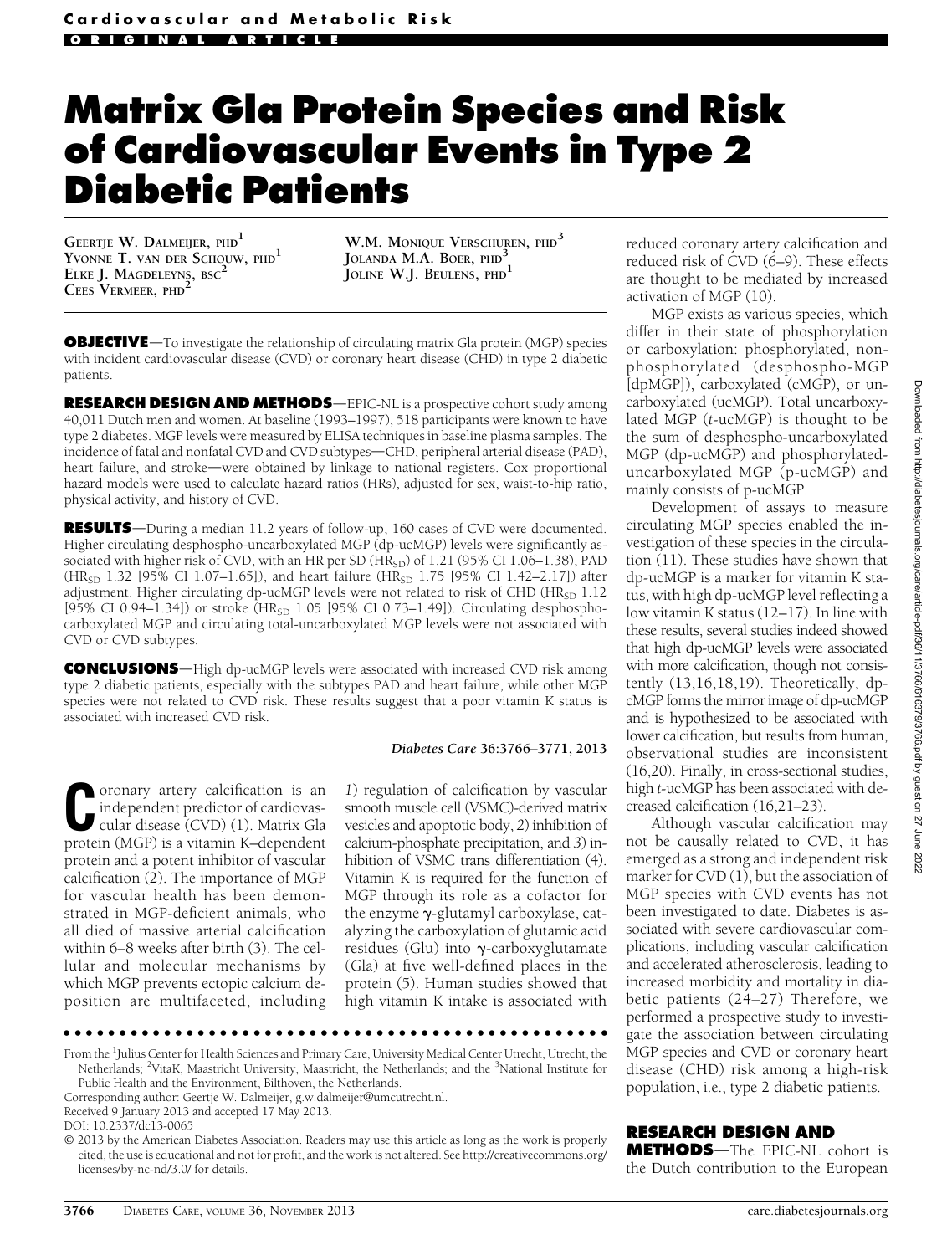Prospective Investigation into Cancer and Nutrition (EPIC) and consists of the Prospect-EPIC and MORGEN-EPIC cohorts (28). The Prospect-EPIC study includes 17,357 women 49–70 years of age living in Utrecht and vicinity who participated in the nationwide Dutch breast cancer screening program between 1993 and 1997. The MORGEN-EPIC cohort consists of 22,654 men and women 21– 64 years of age selected from random samples of the Dutch population in three different towns. Participants were recruited in both studies from 1993 to 1997. At baseline, a general and a foodfrequency questionnaire were administered, and a physical examination was performed for blood pressure measurements, anthropometry, and nonfasting blood sampling. All participants provided informed consent before study inclusion. The study complies with the Declaration of Helsinki and was approved by the institutional board of the University Medical Center Utrecht (Prospect) and the Medical Ethical Committee of The Netherlands Organization for Applied Scientific Research Nutrition and Food Research (MORGEN).

Three sources of ascertainment of diabetes were used: self-report, hospital discharge diagnoses, and urinary strip test (in the Prospect part of the cohort only). Potential cases of diabetes ascertained by these sources were verified against medical and pharmacy records. Details of the ascertainment sources and verification procedures have previously been described (29).

At baseline, 615 participants were verified to have type 2 diabetes. Those who did not give permission for linkage with vital status registries were excluded  $(n = 10)$ . After exclusion of participants with missing data on CVD  $(n = 25)$  and blood samples  $(n = 62)$ , 518 participants were left for analysis.

The measurement of plasma t-ucMGP was performed with a competitive mono antibody ELISA as previously described (11). This ELISA identifies all MGP species carrying the uncarboxylated Gla domain, irrespective of whether the MGP species are phosphorylated or fragmented. In contrast to t-ucMGP, analyses of dpucMGP and dp-cMGP were conducted with a dual-antibody ("sandwich") ELISA. Both assays use a monoclonal antibody against the dpMGP sequence 3–15 as capture antibody (mAb-dpMGP; VitaK BV, Maastricht, the Netherlands). The dp-ucMGP

assay is based on the use of detection monoclonal antibody directed against the ucMGP sequence 35–49 in human MGP (mAb-ucMGP; VitaK BV), while for dp-cMGP this was directed against the cMGP sequence 35–54 in human MGP (mAb-cMGP; VitaK BV). All measurements were performed in duplicate, and average values are given throughout this article.

Morbidity follow-up data on CVD events were obtained from the Dutch Centre for Health Care Information, which holds a standardized computerized register of hospital discharge diagnoses. All diagnoses were coded according to the ICD-9. Follow-up was complete until the first of January 2008. The database was linked to the cohort on the basis of birth date, sex, postal code, and general practitioner with a validated probabilistic method (30). Information on vital status was obtained through linkage with the municipal registries. Causes of death were collected from Statistics Netherlands. End points for the present analysis were CVD and the subtypes CHD, peripheral arterial disease (PAD), heart failure, and stroke. CVD was defined as CHD, PAD, heart failure, and stroke (CVD, 410–414, 427.5, 428, 415.1, 443.9, 430–438, 440– 442, 444, 798.1, 798.2, and 798.9; CHD, 410–414, 427.5, 798.1, 798.2, and 798.9; PAD, 440–444; heart failure, 428; and stroke, 430–434 and 436). These end points included both fatal and nonfatal cases of CVD, CHD, PAD, heart failure, and stroke.

Other measurements The general questionnaire contained questions on demographic characteristics, the presence of chronic diseases, and risk factors for chronic diseases. Smoking was categorized into current, past, and never smoker. Level of education was categorized as low (primary education up to those completing advanced elementary education), average (intermediate vocational education and higher general secondary education) or high (higher vocational education and university). Physical activity was assessed using a questionnaire validated in an elderly population and categorized according to the Cambridge Physical Activity Index (31). During the baseline physical examination screening, systolic and diastolic blood pressure measurements were performed twice in the supine position on the right arm using a Boso Oscillomat

(Bosch & Son, Jungingen, Germany) (Prospect-EPIC) or on the left arm using a random zero sphygmomanometer (MORGEN-EPIC), from which the mean was taken. Height and weight were measured, and BMI was calculated. Time since diabetes diagnosis was calculated by subtracting the age of diagnosis from the age at baseline examination.  $HbA_{1c}$ concentrations were measured in erythrocytes using an immunoturbidimetric latex test. All measurements were performed according to standard operating procedures.

- **Analysis**<br>Participant characteristics are presented as means with SDs or percentages. The duration of follow-up was calculated as the interval between date of study entry (1993–1997) and the occurrence of a cardiovascular event, death, loss to followup, or 1 January 2008: whichever came first.

Cox proportional hazard models were used to calculate crude and adjusted hazard ratios (HRs) and 95% CIs for the associations between MGP species (continuous) and CVD or CVD subtypes. Potential confounding factors (age, sex, BMI, waist-to-hip ratio, smoking habits, physical activity, education, systolic and diastolic blood pressure, and total cholesterol) were selected based on univariable associations of potential confounders with both CVD or CVD subtypes and MGP species and whether adjustment for the confounder changed the HR by  $>$ 10%. Variables selected this way were incorporated into a multivariate model by means of a stepwise selection approach. The confounders that were entered into the model were age, sex, waistto-hip ratio, and Cambridge physical activity index (CPAI) (model 1). The second model additionally included history of CVD or CVD subtypes (model 2). In a separate model, we also checked whether adjusting for duration of diabetes,  $HbA_{1c}$ , concentrations, blood lipids, and blood pressure influenced the results. We repeated the analyses after excluding not verified type 2 diabetic patients ( $n =$ 67). Moreover, analyses were repeated with outcomes fatal CVD  $(n = 36)$  and all-cause mortality ( $n = 114$ ).

The possibility of a nonlinear relation was examined nonparametrically with restricted cubic splines (32), and no evidence for nonlinear associations was found.

For handling missing data for confounders, we used multiple imputations.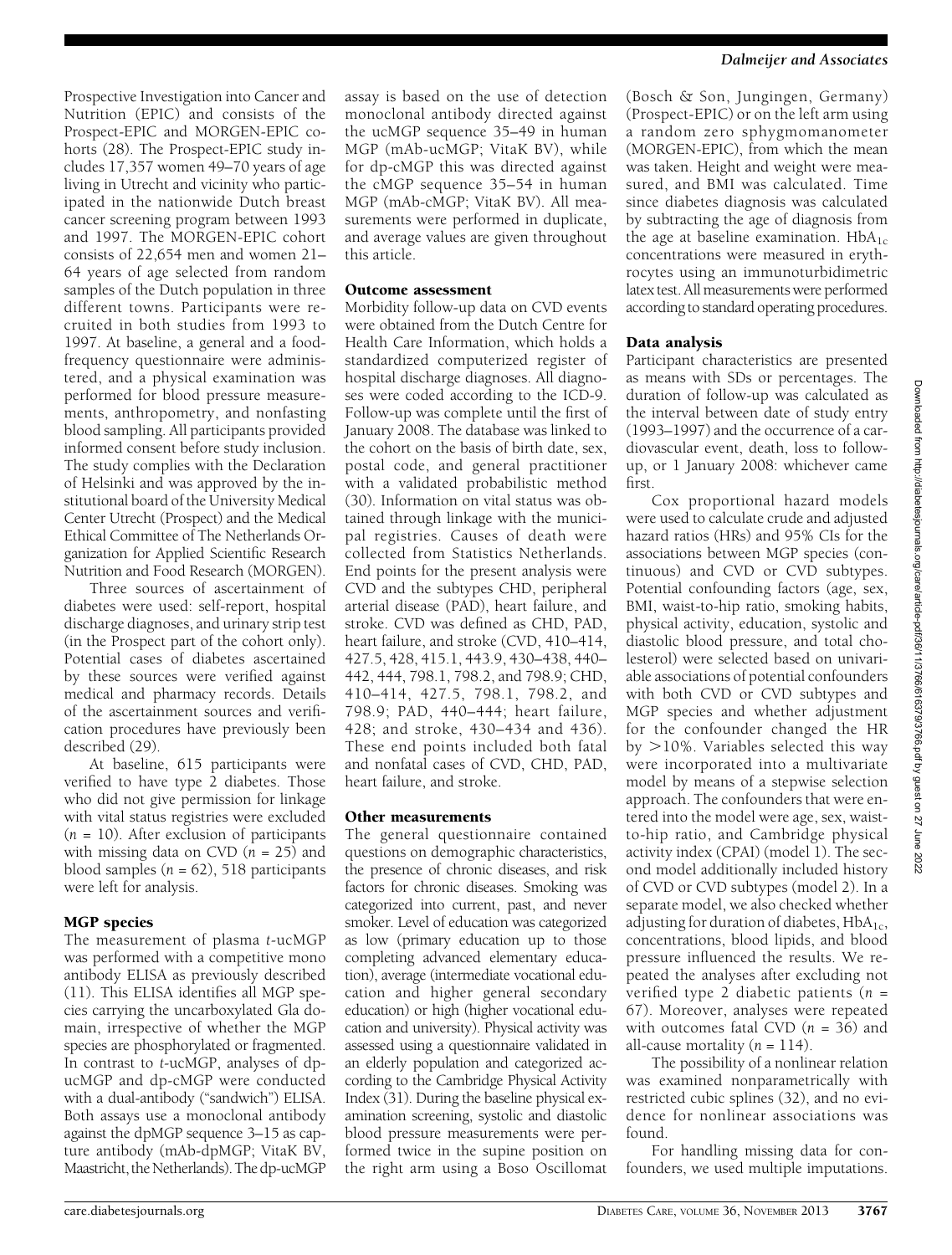We assumed that the missing data were at random. We generalized 10 imputed datasets and used Rubin rules to combine the estimates of the parameters (33). Twosided P values  $<$  0.05 were considered statistically significant. All statistical analyses were conducted using IBM SPSS (version 20 for Windows).

**RESULTS**—Table 1 shows the baseline characteristics of the study population. The mean age of the study population was 58.1 years, and 17.8% were men. The diabetes duration was on average 6.3 years, and mean  $HbA_{1c}$  was 8.0%. The medians of the circulating MGP levels of the different species were 156 pmol/L with an interquartile range (IQR) of 91– 258 for dp-ucMGP, 1,062 pmol/L for dp-cMGP (IQR 716–1,240), and 4,308 nmol/L for t-ucMGP (IQR 3,514–5,079). During a mean follow-up of 9.9 years 160 incident cases of CVD, 99 incident cases of CHD, 38 incident cases of PAD, 28 incident cases of heart failure, and 26 incident cases of stroke were documented.

Table  $1$ —Baseline characteristics of 518 diabetic patients

|                      |                   | N   |
|----------------------|-------------------|-----|
| Follow-up (years)    | 11.2 (7.4–12.7)   | 518 |
| Age (years)          | $58.1 \pm 7.1$    | 518 |
| Male sex (%)         | 17.8              | 518 |
| BMI $(kg/m2)$        | $29.6 \pm 4.9$    | 516 |
| Waist-to-hip ratio   | $0.89 \pm 0.08$   | 515 |
| Currently            |                   |     |
| smoking $(\%)$       | 23.4              | 484 |
| Physically inactive  |                   |     |
| $(%)^+$              | 18.9              | 510 |
| High education (%)   | 7.9               | 515 |
| Systolic blood       |                   |     |
| pressure (mmHg)      | $144 \pm 22$      | 515 |
| Diastolic blood      |                   |     |
| pressure (mmHg)      | $83 \pm 10$       | 498 |
| Total cholesterol    |                   |     |
| (mmol/L)             | $6.0 \pm 1.2$     | 479 |
| HDL cholesterol      |                   |     |
| (mmol/L)             | $1.15 \pm 0.33$   | 466 |
| Duration of diabetes |                   |     |
| (years)              | $6.3 \pm 7.0$     | 496 |
| <b>Using OBGL</b>    |                   |     |
| drugs (%)            | 43                | 396 |
| $HbA_{1c}$ (%)       | $8.03 \pm 1.78$   | 496 |
| dp-ucMGP (pmol/L)    | $217 \pm 210$     | 518 |
| dp-cMGP (pmol/L)     | $1,062 \pm 623$   | 518 |
| t-ucMGP (nmol/L)     | $4,354 \pm 1,284$ | 518 |

Data are median (interquartile range), means  $\pm$  SD, or % unless otherwise indicated. OBGL, oral blood glucose lowering. †Inactive according to the CPAI.

Table 2 shows the association between MGP species and CVD or CVD subtypes risk. After adjustment for age, sex, waist-to-hip ratio, CPAI, and history of CVD, higher circulating dp-ucMGP levels were significantly associated with higher risk of  $\overline{CVD}$ , with an HR per SD ( $\overline{HR_{SD}}$ ) of 1.21 (95% CI 1.06–1.38, P = 0.01). Higher circulating dp-ucMGP levels were significantly associated with higher risk of CHD in crude analyses (HR<sub>SD</sub> 1.24 [95% CI 1.06–1.45], P = 0.01). After full adjustment, the association attenuated to nonsignificant ( $HR<sub>SD</sub> 1.12$  [95% CI 0.94– 1.34],  $P = 0.21$ . Higher circulating dpucMGP levels were significantly associated with higher risk of PAD (HR<sub>SD</sub> 1.32 [95% CI 1.07–1.65],  $P = 0.01$  and heart failure  $(HR<sub>SD</sub> 1.75 [95% CI 1.42–2.17], P < 0.001)$ but not with the risk of stroke  $(HR<sub>SD</sub> 1.05$ [95% CI 0.73–1.49]) after full adjustment (Fig. 1).

Circulating dp-cMGP levels were not associated with CVD risk either in crude analyses or after full adjustment  $(HR<sub>SD</sub>)$ 0.96  $[95\% \text{ CI } 0.81-1.14]$ ,  $P = 0.64$ ). They were borderline significantly associated with a lower CHD risk (HR<sub>SD</sub> 0.78 [95% CI 0.58–1.03],  $P = 0.08$ ) after full adjustment. There was no association between circulating dp-cMGP levels and PAD (HR<sub>SD</sub> 1.16 [95% CI 0.92-1.45]), heart failure (HR<sub>SD</sub> 1.07 [95% CI 0.80-1.42]) or stroke  $(HR_{SD} 0.85$  [95% CI 0.52–1.40]) after full adjustment.

No associations between circulating tucMGP levels and the risk of CVD or CVD subtypes were observed.

Restricting the outcome to CVD mortality, we observed a statistically significant association of dp-ucMGP ( $HR_{SD}$  1.31 [95% CI 1.05–1.64],  $P = 0.02$ ) with CVD mortality. However, again, dp-cMGP and t-ucMGP were not associated with this end point (data not shown). Furthermore, the association of circulating dp-ucMGP with all-cause mortality was similar to the association with CVD mortality with a  $HR<sub>SD</sub>$ of 1.20 (95% CI 1.04–1.39).

Adjusting for diabetes duration, HbA1c concentrations, blood lipids, or blood pressure did not affect these results (data not shown). Excluding not verified type 2 diabetic patients yielded comparable results (data not shown).

CONCLUSIONS-To our knowledge, this is the first study investigating the association of circulating MGP species with the risk of cardiovascular events. In this prospective study, we observed that high circulating dp-ucMGP levels, reflecting a poor vitamin K status, were associated with increased CVD risk, especially with subtypes PAD and heart failure, in type 2 diabetic patients. We did not observe a significant association between dp-cMGP or t-ucMGP and CVD risk.

No previous studies have investigated the association between dp-ucMGP levels and CVD events; thus far, only the association between dp-ucMGP and mortality has been investigated. These studies have been performed in high-risk populations such as patients with aortic stenosis or heart failure and generally showed strong positive associations between dp-ucMGP and risk of total or cardiovascular mortality (18,34,35). Only a study by Schlieper et al. (20) found that hemodialysis patients with low dp-ucMGP levels had a nonsignificant HR of 1.71 (95% CI 0.92–3.17) for all-cause mortality and a nonsignificant HR of 1.83 (95% CI 0.90–3.70) for cardiovascular mortality, but these HRs were not adjusted for other risk factors. Our study confirmed that high dp-ucMGP levels are associated with higher mortality risk. In line with most studies on mortality, several studies, but not all, have shown that high dpucMGP levels are associated with increased calcification (13,16,18,19). We now extend these findings by showing that high circulating dp-ucMGP levels are also associated with increased CVD risk among diabetic patients. Since studies have consistently shown that high dpucMGP levels are associated with a poor vitamin K status (12–17), these results suggest that a poor vitamin K status is associated with increased CVD risk.

However, in order to describe clinical relevance, the added prognostic values of dp-ucMGP levels beyond traditional risk factors should be further investigated. In our study, we found an association between higher circulating dp-ucMGP and increased CVD risk. However, this association was stronger for the subtypes PAD and heart failure. This may be explained by the presence of two types of vascular calcification, i.e., intimal calcification and medial calcification. Intimal calcification is seen in sites of atherosclerotic plaques in which cellular necrosis, inflammation, and cholesterol deposition occur. The presence of this type of calcification is associated with atherosclerotic burden (36). Medial calcification, which occurs in the elastic lamina of large- and medium- to small-size arteries, is particularly present in peripheral arteries (36). Medial calcification is a metabolite-induced calcification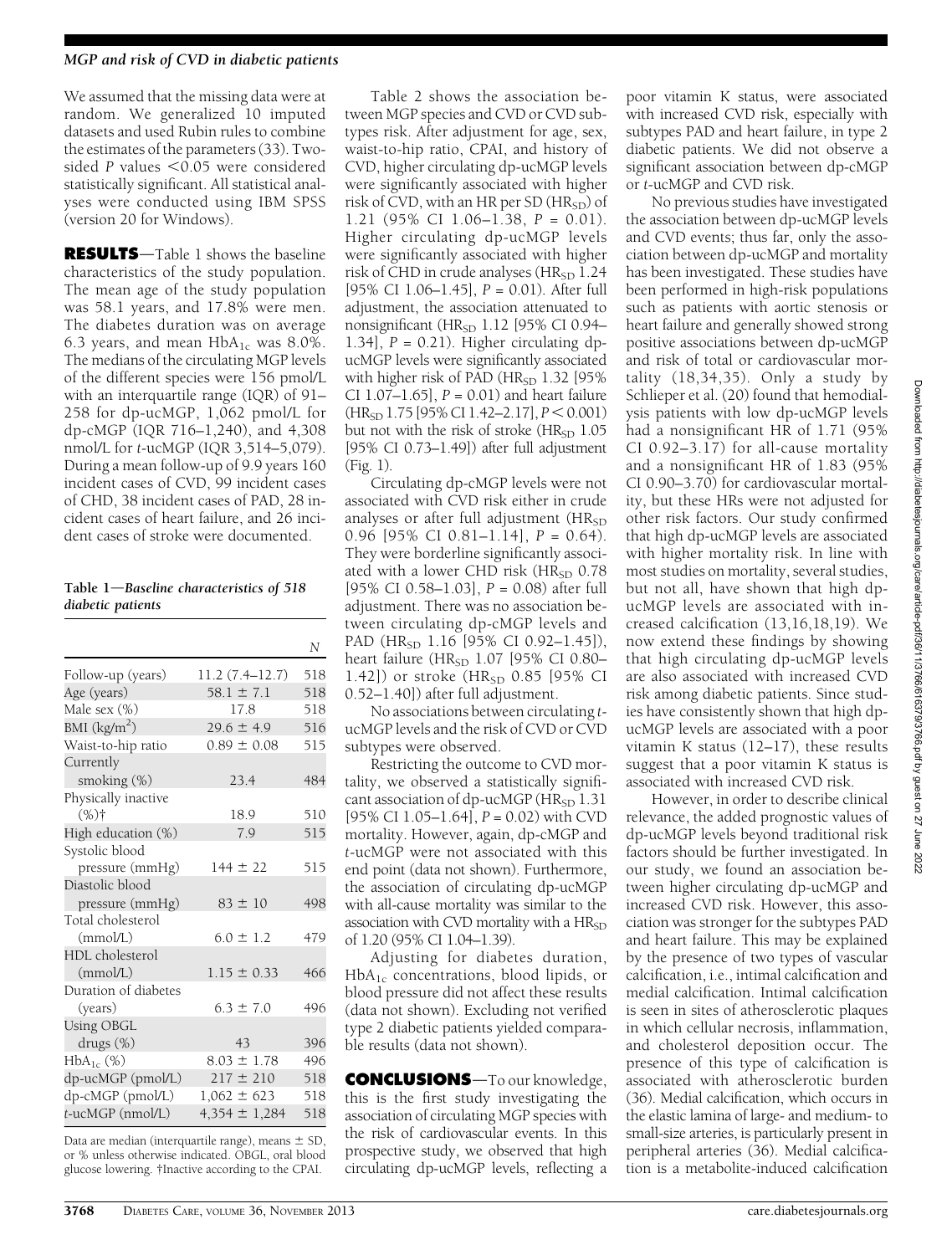|            | <b>CVD</b>          | <b>CHD</b>          | PAD                 | Heart failure       | Stroke              |
|------------|---------------------|---------------------|---------------------|---------------------|---------------------|
| n          | 160                 | 99                  | 38                  | 28                  | 26                  |
| dp-ucMGP   |                     |                     |                     |                     |                     |
| Crude      | $1.37(1.21 - 1.54)$ | $1.24(1.06-1.45)$   | $1.40(1.15 - 1.71)$ | $1.77(1.47 - 2.14)$ | $1.22(0.90 - 1.65)$ |
| Model 1†   | $1.29(1.13 - 1.48)$ | $1.17(0.99 - 1.40)$ | $1.39(1.12 - 1.73)$ | $1.75(1.42 - 2.16)$ | $1.05(0.73 - 1.49)$ |
| Model 2‡   | $1.21(1.06-1.38)$   | $1.12(0.94 - 1.34)$ | $1.33(1.07 - 1.65)$ | $1.75(1.42 - 2.17)$ | $1.05(0.73 - 1.50)$ |
| $dp$ -cMGP |                     |                     |                     |                     |                     |
| Crude      | $1.02(0.88 - 1.18)$ | $0.86(0.67 - 1.11)$ | $1.14(0.93 - 1.40)$ | $1.15(0.91 - 1.45)$ | $1.01(0.68 - 1.48)$ |
| Model 1†   | $0.95(0.80 - 1.12)$ | $0.78(0.59 - 1.03)$ | $1.14(0.90 - 1.44)$ | $1.07(0.81 - 1.42)$ | $0.85(0.52 - 1.40)$ |
| Model 2‡   | $0.96(0.81 - 1.14)$ | $0.78(0.58 - 1.03)$ | $1.16(0.92 - 1.45)$ | $1.07(0.80 - 1.42)$ | $0.85(0.52 - 1.40)$ |
| t-ucMGP    |                     |                     |                     |                     |                     |
| Crude      | $0.99(0.85 - 1.16)$ | $0.92(0.75 - 1.12)$ | $1.03(0.75 - 1.41)$ | $0.95(0.65 - 1.38)$ | $1.07(0.73 - 1.56)$ |
| Model 1†   | $0.98(0.84 - 1.15)$ | $0.91(0.74 - 1.11)$ | $0.97(0.72 - 1.31)$ | $0.96(0.66 - 1.38)$ | $1.11(0.76 - 1.62)$ |
| Model 2‡   | $0.99(0.85 - 1.16)$ | $0.94(0.76 - 1.15)$ | $0.99(0.73 - 1.35)$ | $0.95(0.65 - 1.37)$ | $1.10(0.75 - 1.60)$ |

Table  $2$ —Crude and adjusted HRs (95% CI) for the association of MGP\* species with incident (fatal or nonfatal) CVD and CHD among 518 diabetic subjects

\*HRs are expressed per SD. †Adjusted for age, sex, waist-to-hip ratio, and CPAI. ‡Model 1 adjustments plus history of CVD or history of CVD subtype.

in the absence of lipid deposits, leading to upregulation of osteogenic genes and proteins with subsequent matrix mineralization and bone and cartilage formation (37). This process requires a complex regulatory network involving both stimulators and inhibitors of calcification such as MGP, osteoprotegerin, and osteopontin (37). The specific association of dp-ucMGP with PAD suggests that this relation is mainly driven by a relation of dp-ucMGP with medial calcification. However, this needs to be further investigated.

Also, for the subtype heart failure we found a stronger association than for CVD. Although the role of MGP in vascular

calcification is firmly established, the precise function of MGP in the heart is unknown. However, the lack of myocardial calcification in the MGP-deficient mice suggests an additional effect of MGP in the heart not related to inhibition of calcification (3). Furthermore, MGP has been associated with extracellular matrix binding and apoptosis, as well as tissue growth and development, and all these processes may be relevant to myocardial remodeling (38–40). Previously, raised MGP concentrations have been found as a rapid myocardial response to pressure overload, potentially induced by angiotensin II, suggesting a link between neurohormonal



Figure  $1$ —Adjusted HRs (95% CI) for the association of dp-ucMGP levels with incident (fatal and nonfatal) CVD and CVD subtypes among 518 diabetic subjects. HRs are expressed per SD and adjusted for age, sex, waist-to-hip ratio, CPAI, history of CVD, and CVD subtypes.

disturbances and MGP (41–43). This angiotensin II–mediated increase in MGP was seen in both cardiomyocytes and fibroblasts. In addition, Ueland et al. (35) found a strong correlation between dpucMGP and N-terminal pro-B-type natriuretic peptide, which further supports such a notion. Although further studies are needed, it is plausible that the association between dp-ucMGP and heart failure is at least partly caused through mechanisms that are independent of vascular calcification. Theoretically, dp-cMGP forms the mirror image of dp-ucMGP, and therefore we expected that high levels of dpcMGP would be associated with lower CVD risk. No previous studies investigated the association between dp-cMGP levels and CVD events, but the association with mortality has been investigated. No association between dp-cMGP levels and mortality risk in patients with symptomatic aortic stenosis or chronic heart failure was observed (34,35). This is consistent with a previous cross-sectional study from our group, where we did not find an association between dp-cMGP and calcification (16). However, in hemodialysis patients low levels of dp-cMGP were associated with increased CVD mortality risk (HR 2.7 [95% CI 1.2–6.2]) (20). In our study, we could not detect an association between dp-cMGP and CVD risk. However, we observed a borderline significant association of high dp-cMGP levels with a reduced risk of CHD, similar to the results in hemodialysis patients (19). Because of the relatively small sample size of our study, we may have had limited power to detect a somewhat weaker association.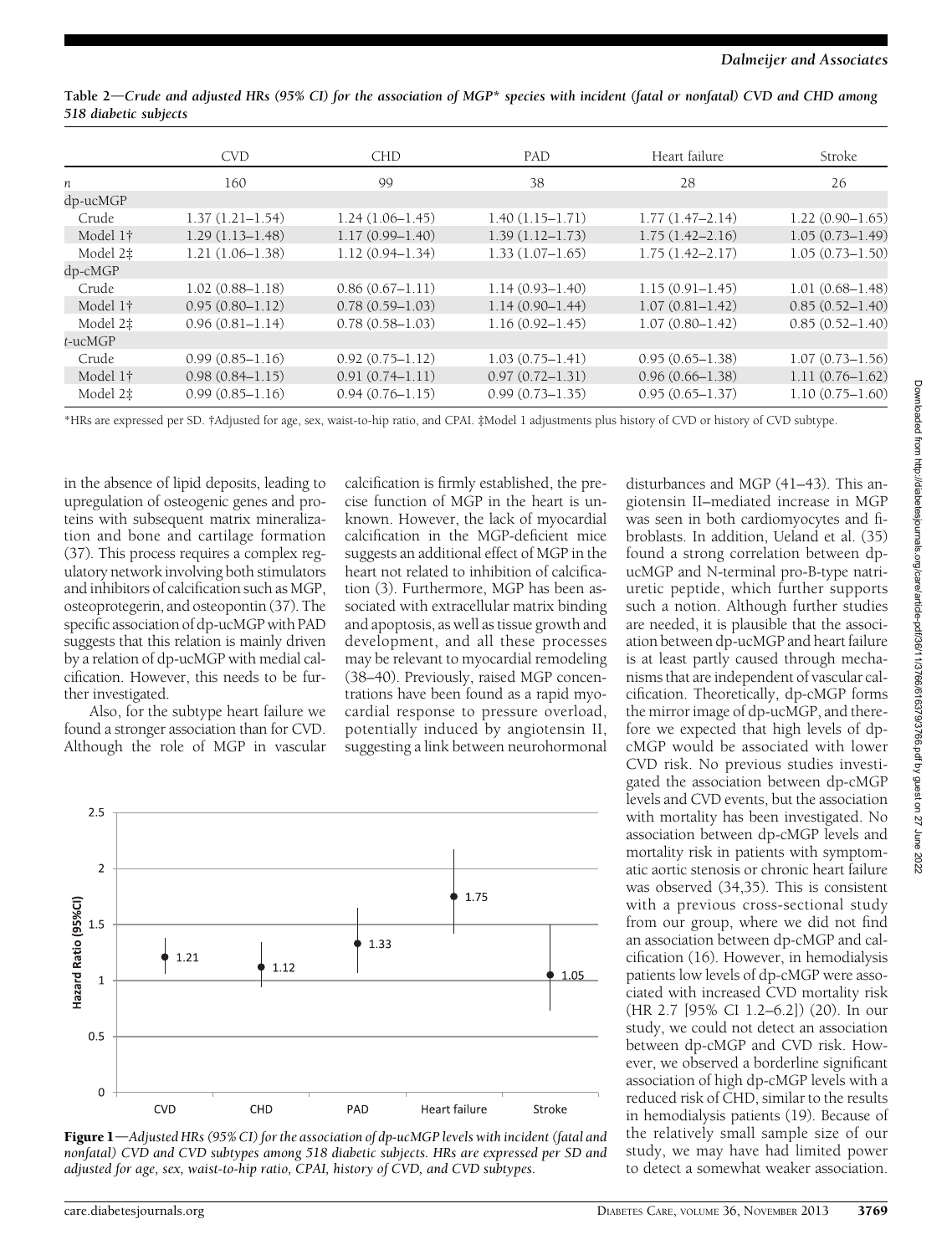## MGP and risk of CVD in diabetic patients

Therefore, our results and those of Schlieper et al. (20) suggest that there might be an association between high dp-cMGP and reduced CHD risk. For further clarification of the role of dp-cMGP in CVD and CHD risk, more and larger population studies, as well as physiological studies, are warranted.

One previous study investigated the association between t-ucMGP and CVD or mortality risk (44). In coronary artery disease patients, each 1,000 nmol/L higher tucMGP level was associated with a 16% lower CVD risk and a 22% lower risk of all-cause mortality. However, the association of t-ucMGP levels with mortality was limited to participants without diabetes, whereas there was no significant association in diabetic patients (HR 1.10 [95% CI 0.85–1.41]). We also found no association between t-ucMGP levels and CVD risk in diabetic patients. This could be due to population differences: the study mentioned above resulted from a cohort selected for coronary artery disease, who have coronary artery calcification, while our participants were selected for the presence of diabetes. We assume that t-ucMGP may act differently in persons with or without calcification because t-ucMGP mainly consists of phosphorylated ucMGP species. The phosphoserines equip the molecule with strong affinity for vascular calcification, thereby causing a decrease in the plasma circulating levels of t-ucMGP, leading to lower t-ucMGP levels at higher levels of calcification (21).

Our study has certain limitations to consider. The assays for dp-ucMGP and dp-cMGP only detected the nonphosphorylated fraction of MGP. Biochemical tests for other circulating MGP species are currently not available. Further, circulating MGP levels do not necessarily reflect MGP tissue levels of the vasculature. We therefore can only speculate how circulating MGP levels as a biomarker are related to tissue MGP. Furthermore, the dp-ucMGP levels and dp-cMGP levels in our study were low compared with a healthy reference group  $(11)$ . This could be due to the possible degradation of MGP in our samples because samples have been stored for a long time in straws. Finally, our study was limited to type 2 diabetic patients, which limits generalizability of our results to the general population. However, this study population is particularly relevant to exploring associations with CVD risk because approximately one-half of patients with type 2 diabetes will die of cardiovascular causes (45,46).

In conclusion, the findings of this prospective study among type 2 diabetic patients shows that high circulating dpucMGP levels are associated with increased CVD risk, especially with PAD and heart failure. Circulating dp-cMGP and t-ucMGP levels were not related to CVD risk. These results suggest that a poor vitamin K status is associated with increased CVD risk.

Acknowledgments-The EPIC-NL study was funded by the European Commission: Public Health and Consumer Protection Directorate 1993-2004; Research Directory-General 2005; Dutch Ministry of Public Health, Welfare and Sports; Netherlands Cancer Registry; LK Research Funds; Dutch Prevention Funds; Dutch Zorg Onderzoek Nederland; and World Cancer Research Fund (the Netherlands). This research was supported by a personal Dr. Dekker postdoctoral grant (2008T062) from the Netherlands Heart Foundation (to J.W.J.B.). Part of this research was funded by an unrestricted grant from the Nutricia Research Foundation (2011-22).

No potential conflicts of interest relevant to this article were reported.

G.W.D. designed the research, wrote the manuscript, and analyzed data. Y.T.v.d.S. designed the research and reviewed and edited the manuscript. E.J.M., C.V., W.M.M.V., and J.M.A.B. reviewed the edited the manuscript. J.W.J.B. designed the research and reviewed and edited the manuscript. G.W.D. is the guarantor of this work and, as such, had full access to all the data in the study and takes responsibility for the integrity of the data and the accuracy of the data analysis.

### References

1. Greenland P, Bonow RO, Brundage BH, et al.; American College of Cardiology Foundation Clinical Expert Consensus Task Force (ACCF/AHA Writing Committee to Update the 2000 Expert Consensus Document on Electron Beam Computed Tomography); Society of Atherosclerosis Imaging and Prevention; Society of Cardiovascular Computed Tomography. ACCF/AHA 2007 clinical expert consensus document on coronary artery calcium scoring by computed tomography in global cardiovascular risk assessment and in evaluation of patients with chest pain: a report of the American College of Cardiology Foundation Clinical Expert Consensus Task Force (ACCF/AHA Writing Committee to Update the 2000 Expert Consensus Document on Electron Beam Computed Tomography) developed in collaboration with the Society of Atherosclerosis Imaging and Prevention and the Society of Cardiovascular Computed Tomography. J Am Coll Cardiol 2007;49:378–402

- 2. Shanahan CM, Proudfoot D, Farzaneh-Far A, Weissberg PL. The role of Gla proteins in vascular calcification. Crit Rev Eukaryot Gene Expr 1998;8:357–375
- 3. Luo G, Ducy P, McKee MD, et al. Spontaneous calcification of arteries and cartilage in mice lacking matrix GLA protein. Nature 1997;386:78–81
- 4. Schurgers LJ, Uitto J, Reutelingsperger CP. Vitamin K-dependent carboxylation of matrix Gla-protein: a crucial switch to control ectopic mineralization. Trends Mol Med 2013;19:217–226
- 5. Furie B, Bouchard BA, Furie BC. Vitamin K-dependent biosynthesis of gammacarboxyglutamic acid. Blood 1999;93: 1798–1808
- 6. Beulens JW, Bots ML, Atsma F, et al. High dietary menaquinone intake is associated with reduced coronary calcification. Atherosclerosis 2009;203:489–493
- 7. Shea MK, O'Donnell CJ, Hoffmann U, et al. Vitamin K supplementation and progression of coronary artery calcium in older men and women. Am J Clin Nutr 2009;89:1799–1807
- 8. Gast GC, de Roos NM, Sluijs I, et al. A high menaquinone intake reduces the incidence of coronary heart disease. Nutr Metab Cardiovasc Dis 2009;19:504–510
- 9. Geleijnse JM, Vermeer C, Grobbee DE, et al. Dietary intake of menaquinone is associated with a reduced risk of coronary heart disease: the Rotterdam Study. J Nutr 2004;134:3100–3105
- 10. Schurgers LJ, Cranenburg EC, Vermeer C. Matrix Gla-protein: the calcification inhibitor in need of vitamin K. Thromb Haemost 2008;100:593–603
- 11. Cranenburg EC, Koos R, Schurgers LJ, et al. Characterisation and potential diagnostic value of circulating matrix Gla protein (MGP) species. Thromb Haemost 2010;104:811–822
- 12. Rennenberg RJ, de Leeuw PW, Kessels AG, et al. Calcium scores and matrix Gla protein levels: association with vitamin K status. Eur J Clin Invest 2010;40:344–349
- 13. Shea MK, O'Donnell CJ, Vermeer C, et al. Circulating uncarboxylated matrix gla protein is associated with vitamin K nutritional status, but not coronary artery calcium, in older adults. J Nutr 2011;141:1529–1534
- 14. Westenfeld R, Krueger T, Schlieper G, et al. Effect of vitamin K2 supplementation on functional vitamin K deficiency in hemodialysis patients: a randomized trial. Am J Kidney Dis 2012;59:186–195
- 15. Theuwissen E, Cranenburg EC, Knapen MH, et al. Low-dose menaquinone-7 supplementation improved extra-hepatic vitamin K status, but had no effect on thrombin generation in healthy subjects. Br J Nutr 2012;108:1652–1657
- 16. Dalmeijer GW, van der Schouw YT, Vermeer C, Magdeleyns EJ, Schurgers LJ, Beulens JW. Circulating matrix Gla protein is associated with coronary artery calcification